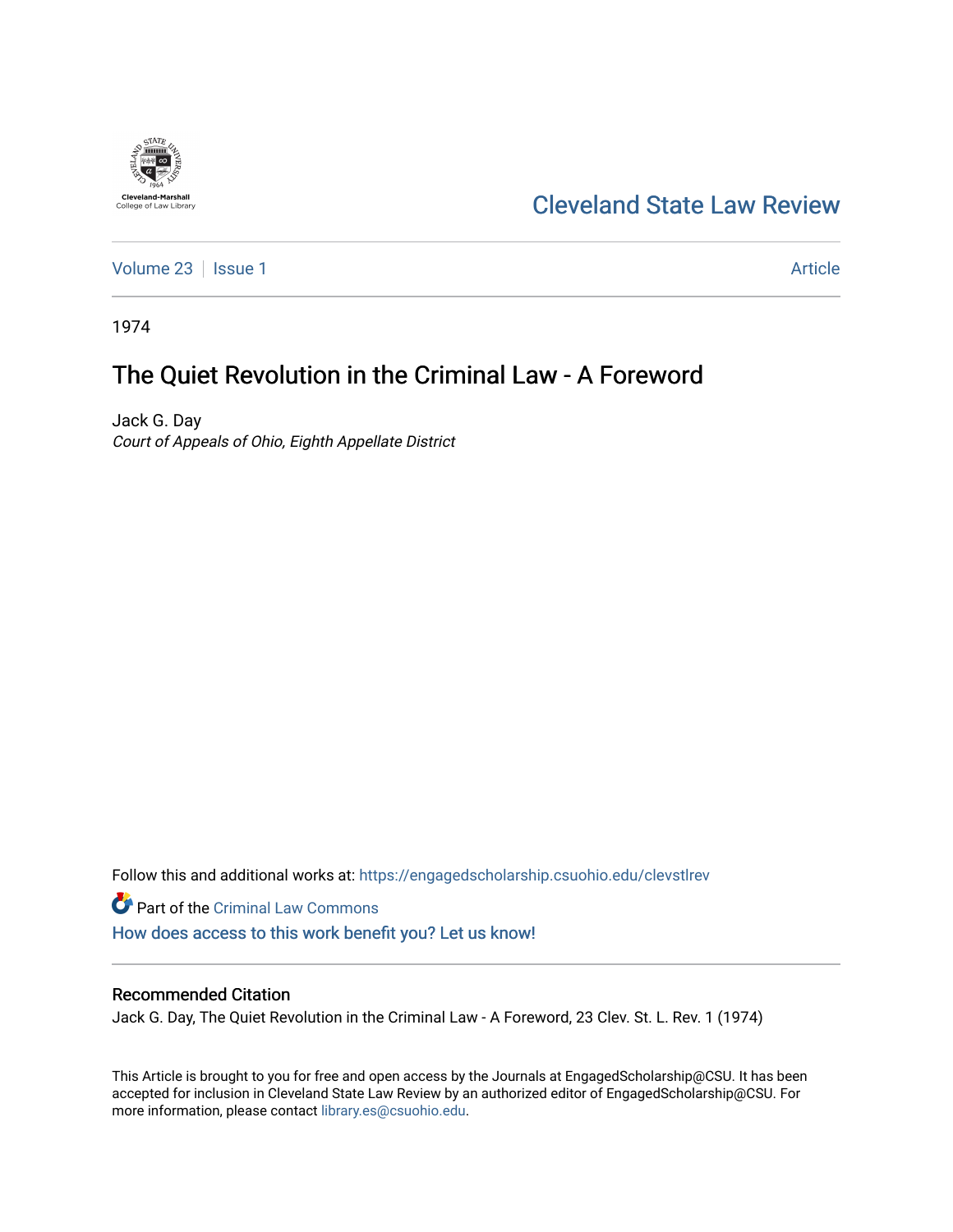# GLEVELAND STATE LAW REVIEW

**Volume 23 Winter 1974 Number 1**

*The Quiet Revolution in the Criminal Law* **-** *A Foreword*

## *Jack G. Day\**

## **I**

**NONCERN ABOUT CRIME RATES in the United States is not a phenom**enon properly associated only with the past decade or so.<sup>1</sup> However, burgeoning crime statistics cause public anxiety,<sup>2</sup> and the present concern with crime may have a unique dimension. It is not limited to small groups of specialists nor to singular phases of the criminal problem. While there is no easy way, if there is any way at all, to measure precisely the intensity of the unease over illegal threats to life and property, and over the incidence of social conduct formally declared illicit by the law, it is probably a safely conservative conclusion that seldom in our history has so much depth of concern coincided with so much breadth of interest and so much activity. By "breadth of interest" I mean all of this: the numbers of persons involved, the distribution of interest through all social classes, and a scope of interest that includes all elements in the criminal law process from investigation through probable cause for arrest, to sentencing alternatives, and the reception of convicted persons back to society. Not the least remarkable development is the challenge which a large number of lawyers, especially young lawyers, are finding in the practice of criminal law.

Trends begin unannounced.3 However, the advent of the new case law expanding and putting in gear the constitutional promise of our

Judge, Court of Appeals of Ohio, Eighth Appellate District; Chairman, Section of Criminal Justice, American Bar Association, 1973-74; former President, National Association of Criminal Defense Lawyers.

*<sup>&#</sup>x27;See* Kamisar, *When the Cops Were Not Handcu fed,* N.Y. Times, Nov. **7, 1965,** (Magazine) **at** 34. Apparently hysteria and "scapegoating" in the search for answers to the question "what causes crime?" are not a recent development.

<sup>2</sup> The improvement in record-keeping may itself be a factor in the statistical increase.

**<sup>3</sup>** Dating trends is an unusually imprecise exercise. For example, if one were to trace begin-nings of the right to counsel in its present state, Powell v. Alabama, 287 U.S. 45 (1932), is one place to start. But, query, whether the date of the adoption of the sixth amendment to the Constitution of the United States is not even more appropriate. Certainly the right to counsel was not so universally acceptable in 1791 that the idea could be treated as not innovative.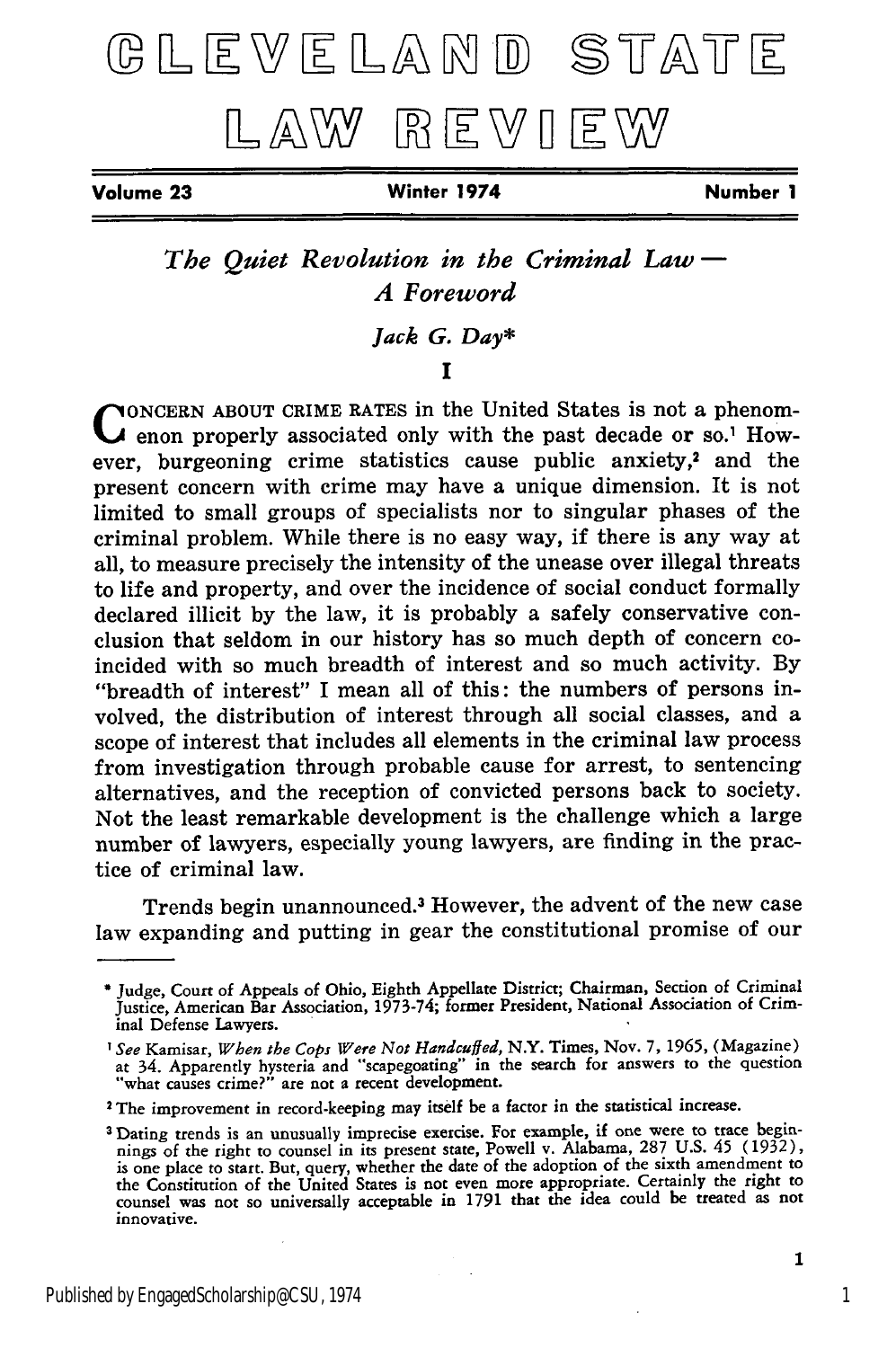society to underwrite individual dignity by fair criminal procedure can be roughly dated as turning from a trickle to a torrent sometime about 1960. Landmark cases such as *Mapp v. Ohio,4 Gideon v. Wainwright,s Miranda v. Arizona,6* and others, plus the progeny of all, have resulted in enormous changes in the implementation of the body of rights which the Constitution of the United States established for persons charged with crime. The constitutional concern for those rights can only reflect a deep appreciation of the values of freedom and an understanding of the threat to those values posed by the operation of even the most beneficent of governments. The framers of the Constitution had reason to know well that the quality of government and law is profoundly affected by the quality of the men who administer it. The constitutional system of checks and balances was designed to contain the aberrations and excesses of men. And a number of the state conventions which approved the Constitution, aware of the frailties of even the best of governors, to say nothing of the worst, tendered their approval only on the promise of amendments designed to shape governmental conduct to insure the conditions necessary to any society both tolerable and free.7 Among those necessities were fair procedures for determining the guilt of those charged with crime, and even punishment for those found guilty had to fall short of the "cruel and unusual." It has remained for time and the courts to detail the meaning of the constitutional generalizations on a case-by-case basis.<sup>8</sup>

Given the fundamental importance of procedural due process in criminal law, and conceding the impact of case law developments of the past decade and one-half, the movements manifest in decisional law, while spectacular, have necessarily been piecemeal and have tended to obscure the broad substantive and procedural reforms which have been initiated by that general address possible only through

https://engagedscholarship.csuohio.edu/clevstlrev/vol23/iss1/32 2

*<sup>4</sup>***367 U.S.** 643 (1961) (constitutional status for the exclusionary rule).

**<sup>5</sup>** 372 U.S. **335** (1963) (right to counsel in all felony cases).

**<sup>6 384</sup>** U.S. 478 **(1966)** (right to be informed before submitting to custodial interrogation that one may have counsel, that counsel will be provided if indigency prevents private retention, that there is **no** obligation to speak, and that anything said may be used on trial as evidence against the speaker; and that having begun to talk without counsel, interrogation may be suspended while counsel is secured).

<sup>&</sup>lt;sup>7</sup> See C. SWISHER, AMERICAN CONSTITUTIONAL DEVELOPMENT 42-44 (1943).

<sup>&</sup>lt;sup>8</sup> Though the judiciary, particularly the Supreme Court of the United States, is entitled to the credit for the vitalization of the Bill of Rights and especially those rights relating to criminal procedure, the line from 1791 to date is not unerringly straight. The advance has been marked **by** marches and countermarches. While the courts may be credited with many of the developments in criminal procedure, the current incidence of criminal activity cannot be laid at the judicial door. Only a lamentably simplistic knowledge of the causes of crime will support that conclusion. **A** far more fruitful search for causes will be found in poverty, racial discrimination and the crime inducing effects of current confinement policies. Moreover, there has been little or no attention paid to the effects of war on domestic criminality. The brutal, violent, and essentially irrational methods employed in war may have immeasurable effects, especially on the participating young.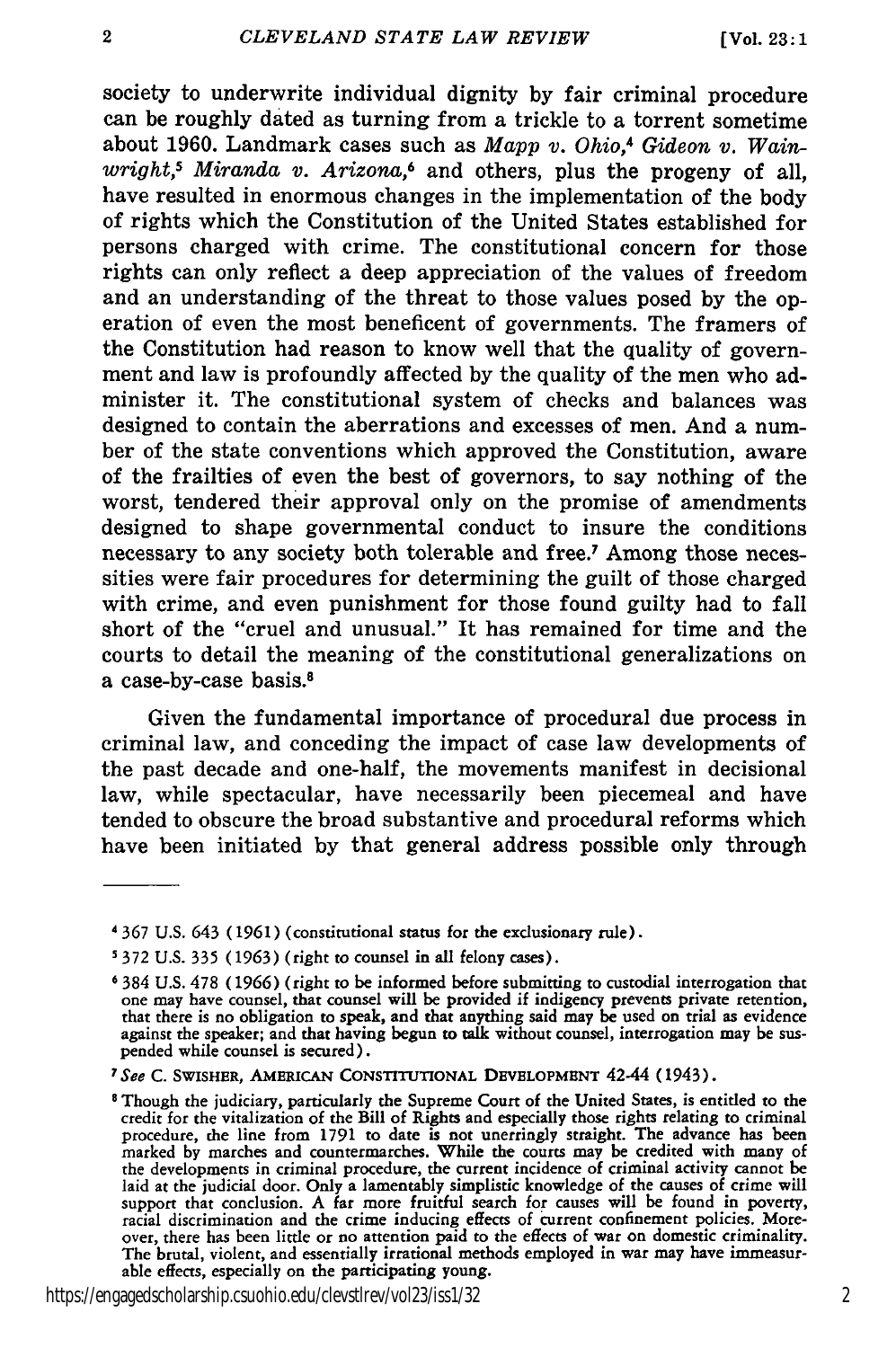*FOREWORD*

legislation and the rule making processes. Nonetheless, quietly, and almost unnoticed outside a relatively small circle within the legal profession and related disciplines, a seismic reform has been going on.

The present symposium is devoted to the description and analysis of Ohio's part in that quiet effort toward more comprehensive treatment of criminal law reform. Only the broadest outline, omitting many details of the general movement, is possible here. That outline may provide some setting for Ohio's revamped criminal code and new criminal rules.

**II**

The most important single development in the quiet revolution is the undertaking and completion of the American Bar Association's massive study of the administration of criminal justice. Begun in 1963, and concluded in 1973 with the last in a series of seventeen volumes, each contributes an in-depth study of a particular aspect of the criminal legal process.9 Each of these volumes, known collectively as the *American Bar Association Standards for the Administration of Criminal Justice,0* sets out principles, horn-book style in black type, and supports and explains them with a commentary.

\ The standards have a dual objective: "To promote effective law enforcement and the adequate protection of the public and to safeguard and amplify the constitutional rights of those suspected of crime."" It is natural that such aims will find mainly a procedural expression. For the administration of criminal justice is essentially a matter of process and Mr. Justice Frankfurter's dictum in *McNabb v. United States,12* applies: "The history of liberty has largely been the history of observance of procedural safeguards." */*

The method adopted for the study and formulation of these new standards was unique. Each standard was initially drafted by an advisory committee. A balanced membership of lawyers, both pros-

Published by EngagedScholarship@CSU, 1974 3

**<sup>9</sup>** A list of the titles demonstrates the breadth of the study and will indicate the subject matter of the particular standard: APPELLATE REVIEW OF SENTENCES, CRIMINAL APPEALS, DIS<br>COVERY AND PROCEDURE BEFORE TRIAL, ELECTRONIC SURVEILLANCE, FAIR TRIAL AND<br>FREE PRESS, JOINDER AND SEVERANCE, PLEAS OF GUILTY, POST-CONVICTIO PRETRIAL **RELEASE,** PROBATION, PROVIDING **DEFENSE SERVICES,** SENTENCING ALTERNA-**TIVES AND** PROCEDURES, SPEEDY TRIAL, THE PROSECUTION **FUNCTION AND** THE **DEFENSE** FUNCTION, TRIAL BY JURY, THE JUDGES' FUNCTION, THE POLICE FUNCTION. **All** have been approved **by** the House of Delegates of the American Bar Association and represent the official policy of the **ABA** on the subject addressed **by** the standard. While there are seventeen volumes, one volume **-** on the prosecution and defense functions **-** contains two standards making eighteen in all.

<sup>&</sup>lt;sup>10</sup> The original proposal for formulating standards referred to "minimum standards." "Minimum" was dropped in **1969** as the project developed and it became clear that final standards were more than minimal criteria. *See* Clark, *The American Bar Association Standards for Criminal Justice: Prescription for an Ailing System,* 47 N.D. LAWYER 429, 431 (1972).

**<sup>,1</sup>** The quotation is from the ABA brochure stating the nature and purpose of the standards project.

**<sup>12318</sup>** U.S. 332, 347 (1943).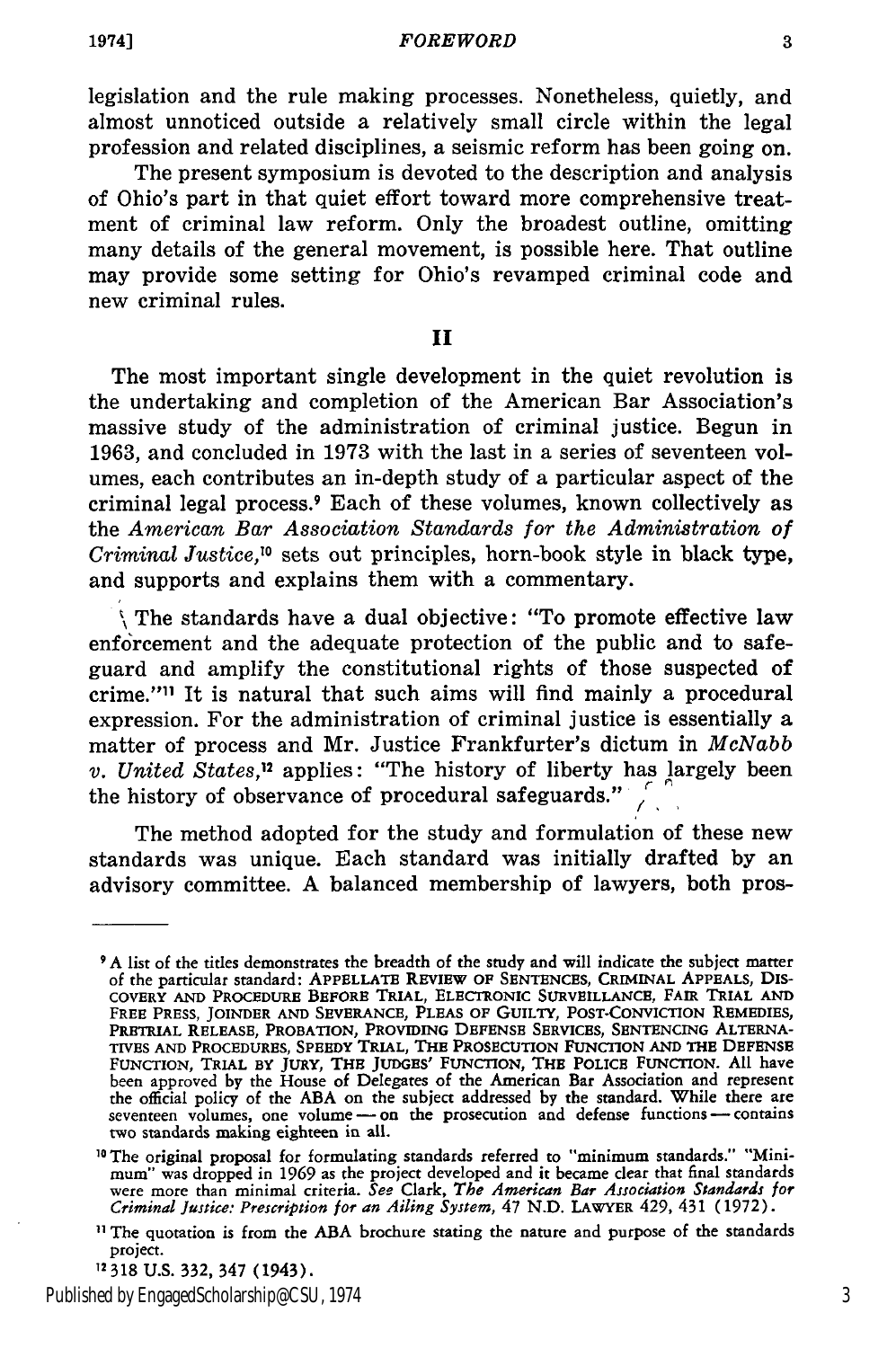ecution and defense, judges, and scholars, contributed to the final product. Eminent prosecutors and defense lawyers, as well as experts from related disciplines, by conference and comment enlarged the pool of information out of which the standards and commentary were drawn. Drafts and re-drafts were subjected to hours, even days, of intensive criticism and debate. ABA entities whose jurisdictions were relevant, such as the Section of Criminal Law and the Division of Judicial Administration,<sup>13</sup> and special organizations<sup>14</sup> were asked for and gave critical comment. Tentative drafts were printed for submission for approval to the ABA Special Committee on Standards for the Administration of Justice. Passing the Special Advisory Committee hurdle cleared the way for presentation to the ABA Board of Governors, and thereafter to the Association's House of Delegates consisting of more than three hundred members representing the membership at large which, by 1973, included some one hundred seventy-thousand lawyers. The opportunity for House debate preceded approval, and in some instances debate was extensive and intense. Before approval of the standards on electronic surveillance, for example, there was a separate vote on each of three especially controverted points after debate participated in by a Deputy Attorney General of the United States (later Attorney General), three past presidents of the ABA, one future Justice of the Supreme Court of the United States, the Chairman of the Section of Judicial Administration, a law professor destined to become Chief Counsel for the Senate Select Committee on Presidential Campaign Activities, and two judges, one federal and one state.<sup>15</sup> On at least one occasion a proposed standard was rejected by the House of Delegates.<sup>16</sup>

Such attention indicates the care which attended the adoption of the standards. They represent perhaps the most intensive analysis of criminal justice problems ever undertaken in this country. The Chief Justice of the United States has said of the study:

https://engagedscholarship.csuohio.edu/clevstlrev/vol23/iss1/32 4

<sup>&</sup>lt;sup>13</sup> The American Bar Association's programs originate in large part in units organized in terms of a particular area of legal interest such as criminal law, antitrust law, or judicial administration. There are many others. Each is called a "Section." The name of the Section of Criminal Law has now been changed to the Section of Criminal Justice. *14 E.g.,* representatives of the National Association of Defense Lawyers in Criminal Cases (now

<sup>&</sup>lt;sup>14</sup>  $E.g.,$  representatives of the National Association of Defense Lawyers in Criminal Cases (now called National Association Criminal Defense Lawyers) and the National District Attorneys Association expressed themselves at length in a two-day session with the ABA Criminal Law Section at Houston, Texas, during consideration of the STANDARDS RELATING TO THE PROSECUTION **FUNCTION AND** THE **DEFENSE** FUNCTION. The STANDARDS **RELATING** TO THE URBAN POLICE FUNCTION were reviewed by the Special Advisory Committee of the<br>International Association of Chiefs of Police. After some amendments the final draft was<br>unanimously endorsed by the Executive Committee of t Introduction to the Commentary on the approved draft of the **STANDARDS** RELATING TO THE **URBAN** POLICE FUNCTION, 21-22.

**<sup>15</sup>** This does not mean that nine participated in the debate. Some of the participants fell into more than one category. For a report, *see* **8** CR. L. 2371-2372 (Feb. **17, 1971).**

<sup>16</sup> **Section** 4.7 of the STANDARDS OF JURY TRIAL, allowing summation and comment on the evidence by the trial judge, was voted down in the House. The vote was **126** to **91.** *See* addendum face page of **STANDARDS RELATING** TO TRIAL BY JURY.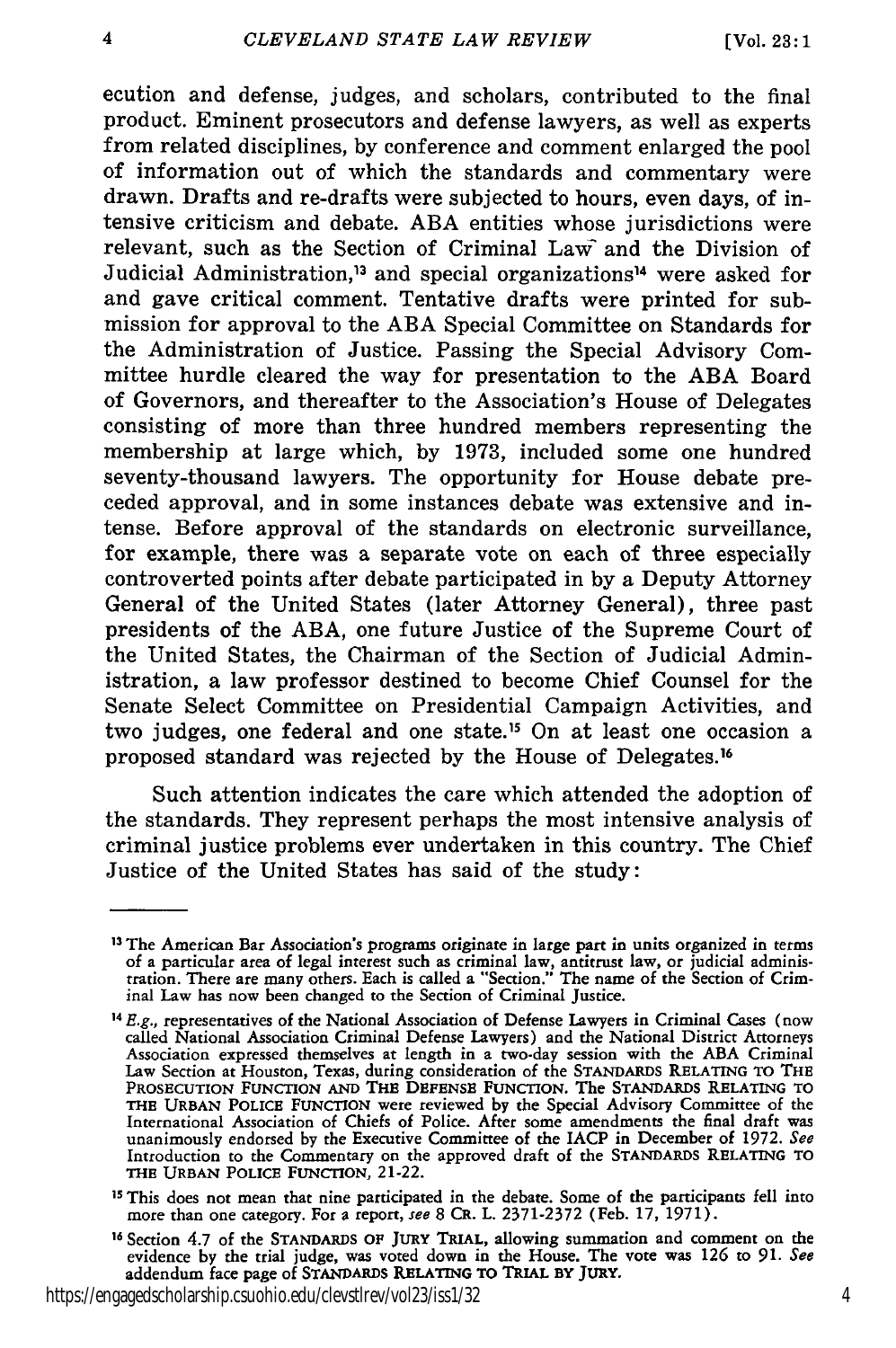This project will I think in its own time, emerge and take **its** place alongside the American Law Institute's Restatements of the Law **-** the creation of the Federal Rules of Civil Procedure and the Federal Rules of Criminal Procedure, and other matters of that rank."

The effect of the standards on American criminal law reforms can be seen in hundreds of citations of various standards in appellate opinions,<sup>18</sup> in the heavy reflections of the standards' influence in the new criminal rules in Florida, Arizona, and Washington,<sup>19</sup> and the extensive implementation of standards programs now in the planning or later stages in thirty-five of the fifty states and the District of Columbia.20 */*

The age of some of the earlier **ABA** *Standards* argue for review looking to possible revision and updating. The comparative analysis of the **ABA** standards with the newer standards developed **by** the National Advisory Commission on Criminal Justice Standards and Goals **(1973)** is underway and completion is probable before this is published. The comparison may prove to be a useful step in the direction of determining whether and where revision is necessary.

### **III**

',Other evidences of the reform movement are the revised criminal codes adopted in seventeen states since **1962,** the revised criminal codes in fourteen states presently awaiting legislative approval, and the revision studies in progress in sixteen state jurisdictions.<sup>21</sup>/ $\overline{I}$ n addition, the report of the National Commission on Reform of the Federal

Published by EngagedScholarship@CSU, 1974 5

5

*<sup>17</sup> Proceedings at the* **1969** Judicial Conference, United States Court of *Appeals, Tenth Circuit -Minimum Standards For Criminal Justice,* 49 F.R.D. 347, **356 (1969).**

*<sup>18</sup> See* Krishen, *Appellate Court Implementation of the Standards for the Administration of Criminal Justice,* **8 AMER. CRim. LAw Q. 105 (1970),** and footnotes to Erickson, *The ABA Standards for Criminal justice,* 2 **CRIMINAL DEFENSE** TECHNIQUES **App.-I** (R. Cipes ed. **1972).**

**<sup>19</sup>** New evidence of the influence of the **ABA** Standards is available regularly. There are a few references to them in OHIO **RULES OF** CRIMINAL PROCEDURE, Publication No. **82-1973,** OHIO **LEGAL CENTER** INSTITUTE. **A** line-by-line comparison between standards and rules might reveal a greater impact. As this is written North Dakota has announced new criminal rules. Source references keyed to the respective rules indicate heavy reliance on the standards.

**<sup>20</sup> The** figures with arithmetic correction are from CRIMINAL **JUSTICE, Vol. I,** No. **1** at **1,** 4 **(1973).** CRIMINAL **JUSTICE** is a publication of the Section of Criminal Justice of the **ABA.** The proceedings at the **1969** Judicial Conference for the Tenth Circuit, 49 F.R.D. 347 **(1969),** indicate the whole program was devoted to the Standards. **A** National Judicial Conference on the Standards for the Administration of Criminal Justice was held at Louisiana State University in February, **1972,** and attended **by** more than three hundred appellate judges, state and federal. Three **ABA** Standards **- FAIR TRIAL AND FREE PRESS, THE FUNC-TION OF THE TRIAL JUDGE,** and THE **PROSECUTION AND DEFENSE FUNCTION** have been incorporated into United States Army legal practice. See ARM Regulation **27-10. I** am indebted to Major Paul Weinberg, **JAGC,** Deputy Chief, Criminal Law Division, for this reference. CRIMINAL **JUSTICE,** VOL. I, No. **3** at **1, 6, 8 (1973),** provides an up-dated sum-mary of developments in **ABA STANDARDS** implementation.

**<sup>21</sup>** "Action **by** State Legislature,'" from *Where We Stand: The Fight Against Crime,* **25-36** (National Governor's Conference, Washington, **D.C.,** May, **1973).**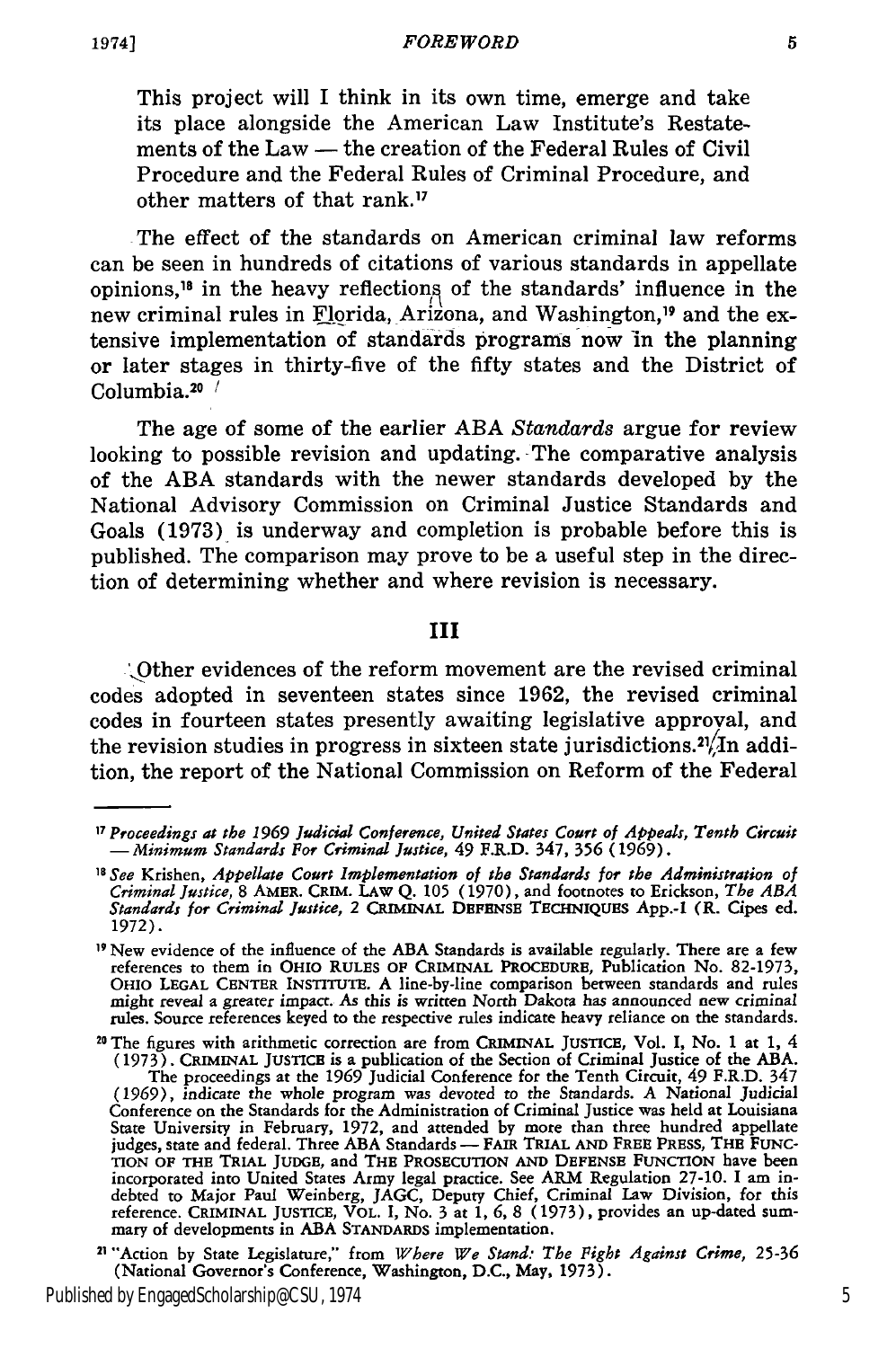Criminal Laws (Brown Commission) proposes comprehensive revamping of the Federal Criminal Code. Two Senate Bills, S. 1400 (the Administration's bill) and **S.** 1 (the McClellan bill), contemplate extensive changes in the Federal Criminal Code but do not incorporate a number of the major proposals of the Brown Commission recommendations. <sup>22</sup>

These general observations by no means encompass all that is fermenting in the criminal justice system. It must suffice here to note that among many problems, criminal law bail reform is a matter of continuing concern, $^{23}$  that corrections and prisoners' rights are receiving much attention,24 and that arbitrary restrictions on the employment of ex-convicts are the subject of continuing study.<sup>25</sup> It is obvious, too, that the *Argersinger* case<sup>26</sup> (requiring counsel in all misdemeanor cases carrying possible jail sentences) will put new strains on public defender and assigned counsel systems for delivering defense services to the indigent.

## **IV**

New code and rule formulations provide the occasion to reexamine and reshape the entire range of substantive and procedural criminal law. This gamut<sup>27</sup> extends from investigation to indictment and trial, to sentencing alternatives, and to probation revocation and parole. It can reach the grading of offenses and sentencing objectives, provision for defense services, enlarged discovery, bail options, citation procedures in lieu of arrest in limited cases, grand and petit jury reform, procedure for the explanation of a defendant's rights, conditions for accepting pleas, implicit recognition of plea bargaining, and the enlargement of the State's right to appeal some orders usually considered interlocutory and not appealable (such as an order granting a motion to suppress vital evidence claimed to have been illegally seized).

*<sup>2</sup>See* Schwartz, *The Proposed Federal Criminal Code,* 13 CR. L. **3265** (July 4, 1973). There may be additional proposals by the time this symposium appears in print.

*<sup>23</sup>See, e.g.,* Smith **&** Reilly, *The Illinois Bail System: A Second Look, 6* **THE JOHN MARSHALL** J. OF PRAC. & P. 33 (1972), where the workings of a number of bail projects are sum- marized in conjunction with an analysis of the working of the Illinois bail system inaugurated in 1964.

*<sup>U</sup>*It is probable that the first case book on these subjects was published in 1973. *See* S. KRANTZ, THE **LAW** OF CORRECTIONS **AND** PRISONERS' **RIGHTS** (West 1973).

*<sup>2</sup> E.g.,* the Work of the Clearinghouse on Offender Employment Restrictions, a service of the Section of Criminal Justice and the Commission on Correctional Facilities and Services.

<sup>2</sup> 6Argersinger v. Hamlin, 407 U.S. 25 (1972).

 $27$  This reference is to combined statutory and rule reform possibilities. The initiation of substantive law changes ordinarily will find its authority in the constitutional responsibilities of the legislature. In some states rule reform is also primarily a legislative function. For a survey of rule making *see,* **J.** POWERS **& C. KORBAKES, A STUDY OF THE PROCEDURAL RULE-MAKING POWER IN THE UNITED STATES (1973),** a publication of The American Judicature Society.